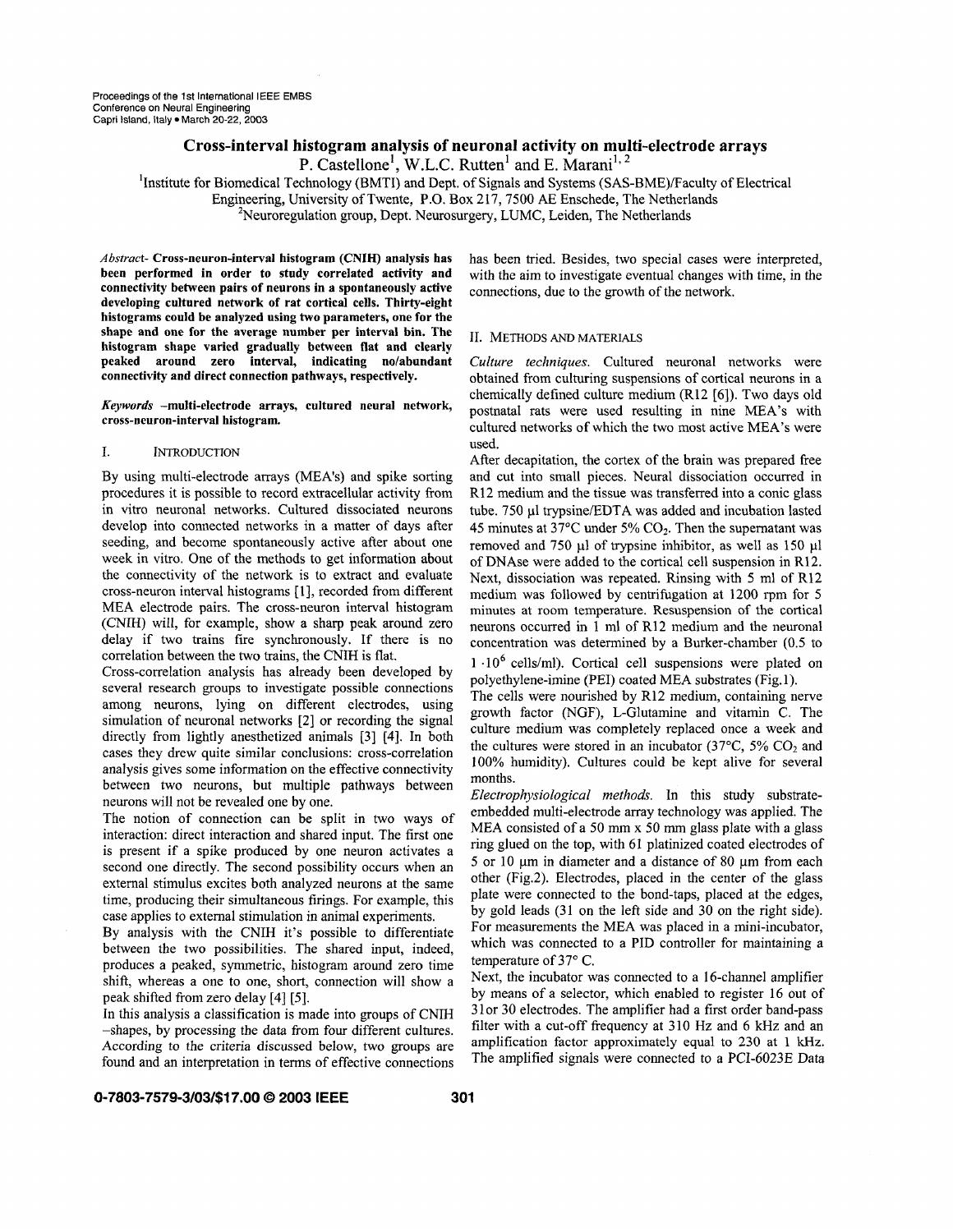Acquisition PC-card (National Instruments), were sampled at 12.5 **kHz** per channel and quantisied with a 12-bit resolution. The data acquisition was software controlled by specially designed virtual instruments designed in Labview.



Fig.1. Picture taken from a culture 1 DIV (Day In Vitro), by using a Zeiss Axio digital camera connected to a Nikon F-30linverted microscope. For dimensions, see **figure** 2.

Processing spontaneous activity. The development of the spontaneous activity [7] was analyzed by evaluating the spike rate (spike/second) and the location (by the electrode number) **of** active channels over a period of ten minutes. A channel was considered active if the number of spikes was not less than 130 in ten minutes.

For analyzing connectivity between two electrodes the crosselectrode inter-spike-interval was calculated using forward and backward intervals [SI. This method was tested by simulated spike trains and proven correct.

## 111. RESULTS

The data used for the CNIH analysis were recorded from four cultures on four different MEAs with age ranges from 7 till 22 DIV (days in vitro) lying over MEAs. The distance between electrode pairs chosen was never smaller then 150  $µm.$ 

In total, 38 cross-neuron interval histograms (CNIH's) were derived. The CNIH has a bin width of 0.5 ms. For the classification two parameters were taken from a histogram: 1) the average value, named ANB (Average Number per Bin) over all bin amplitudes except the highest one 2) the ratio of maximum bin value and ANB (called AR, Amplitude Ratio).

An overview of the results is given in the scatterplot of fig. **3.** 

By examination of this plot and inspection of the histograms two extremes were chosen for presentation in figures 5a and 5b, as well as an intermediate examples, figure 5c.



Fig. **2. MEA** electrode layout. **The** numbering of **the** electrodes is indicated with gray circles, **the** dotted line indicates the separation of the electrodes **to**  the **left** and right side connectors of the **MEA** 

Clustering of the histogram data in figure 3, in two or more groups, is not yet possible. Nevertheless, a separation may be present at ANB=2.7 and *AR=6* (two dashed lines in fig.3).



Fig.3 Scatter plot of parameters ANB and *AR* of CNIH's, both scales are drawn logarithmically. The two dashed lines indicate a possible separation in two groups.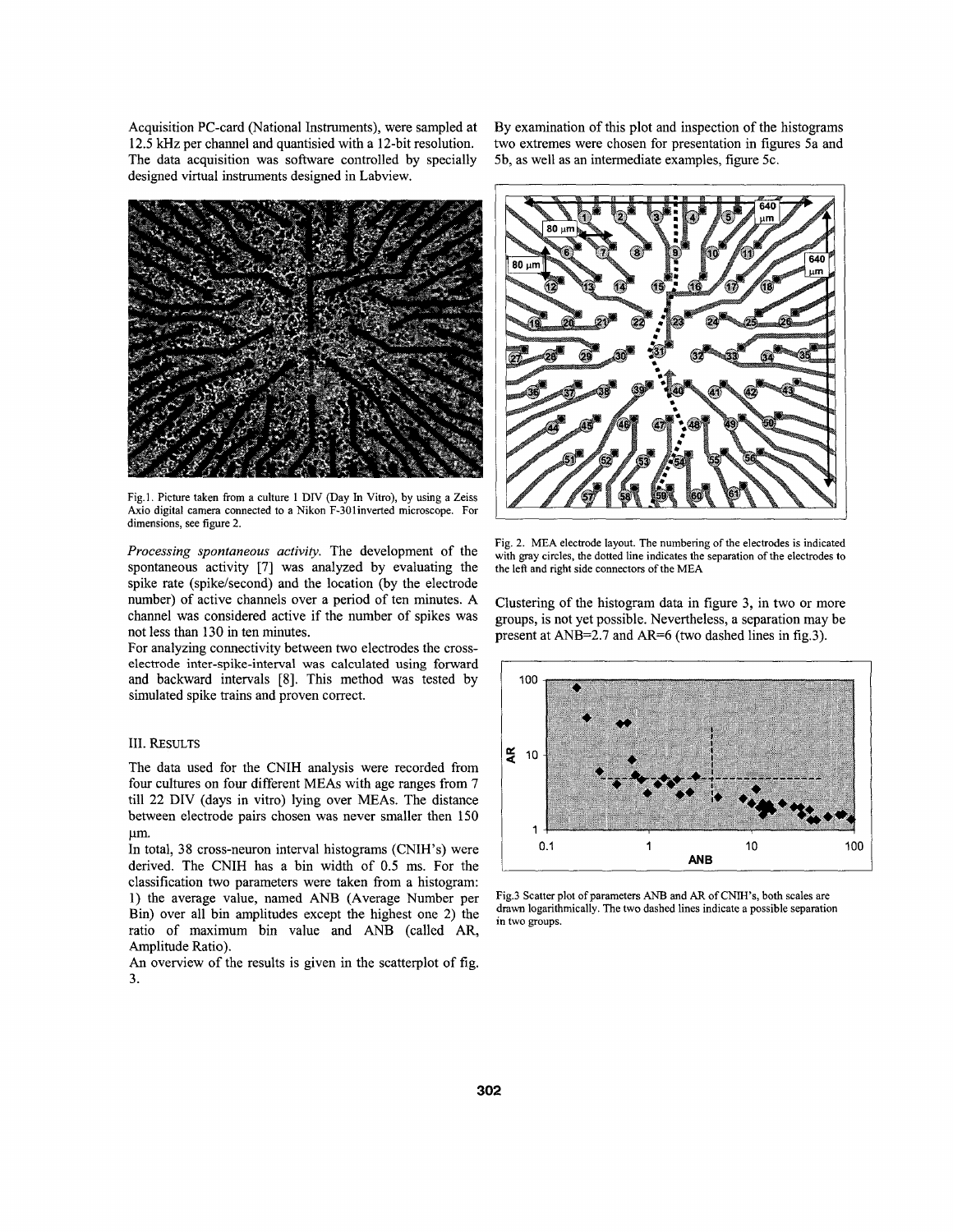

**Fig.5 Histograms** of **cross-neuron-inter spike intervals against interval periods. Bin width is 0.5 ms. Three typical examples are** shown: **fig.5a) AR=7.80, ANB=4.74; b)**  $AR=3.09$ **,**  $ANB=0.97$ **; c)**  $AR=1.84$ **,**  $ANB=8.69$ **.** 

**A** special case, from the same culture, recorded after 7 DIV and 14 DIV, from electrodes 17 and 49 of **MEA** 195 (Fig2), are shown in figures 6a and 6b. It can be observed that the average peak, situated at **1** ms interval at DIV 7 (fig. 6a) has shifted to 1.5 ms at 14 DIV (fig. 6b).



**Fig.6 A special case: a)** CNIH of **electrodes 17 and 49 in a culture after 7**  DIV, **it has a clear average peak centered at** *1* ms; b) **CNIH relative to the same electrodes but after 14 DIV. The average peak is clearly shifted to 1.5 ms.** 

## IV. DISCUSSION

The histograms clustered to the right of the separation line at ANB=2.7 show a more or less flat shape that, combined with the low values of the ratio **AR,** may correspond to either non-connectivity between analyzed electrodes, or a very high number of pathways (many peaked histograms overlap and smooth out to one flat histogram). This result is similar to the conclusions drawn in literature for cross-correlation function analysis in the case of in-vivo recording in animal brain, and of simulation studies [2] [3] [4] [5] [6].